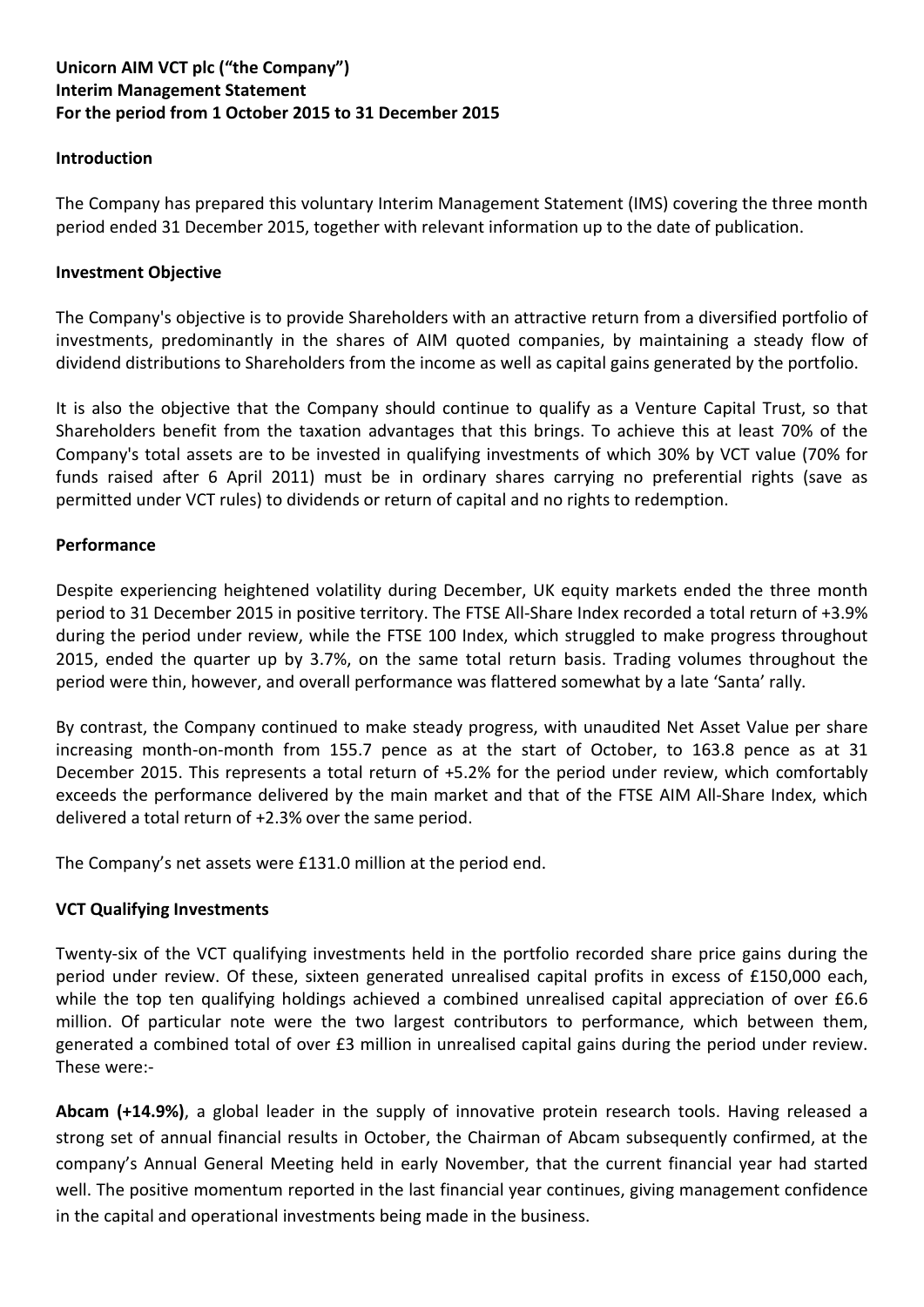**Tracsis (+21.1%),** a leading provider of software and technology led products and services for the transportation industry. Tracsis announced a strong set of full year financial results in November, which confirmed that all parts of the Group are performing well and continue to offer relevant products and service to a dynamic and growing, international transport market. During the financial year ended 31 July 2015, revenue increased by 14% to £25.4m (2014: £22.4m), while pre-tax profits grew by 16% to £5.8m (2014: £5.0m). The business remains inherently cash generative and, as at its financial year end, net cash balances had risen to £13.3m (2014: £8.9m), enabling the Board to propose a 25% increase in the full year dividend to 1.0p per share (2014: 0.8p).

# Other notable contributors to performance included; **Animalcare (+11.3%), Anpario (+10.2%), Castleton Technology (+28.1%), IDOX (+27.0%)** and **Tristel (+42.1%)**.

During the period, there were five VCT qualifying holdings that contributed unrealised capital losses of more than £150,000 each. Encouragingly, only two of these companies experienced share price falls as a direct consequence of poor trading or specific operational issues, while the others declined in response to investor sentiment and market movements. In absolute terms, the combined unrealised capital loss from the two companies that issued meaningful profit warnings in the period amounted to less than £500,000. The companies in question were:-

**European Wealth Group (-10.7%)**, a private wealth management business, founded in 2009. Its core services are financial planning, corporate pension advisory services and investment management. In 2015, European Wealth successfully raised £2 million via a placing of new shares. The Company participated in this VCT qualifying fund-raising. The long term investment rationale is that demand for specialised investment management and financial planning services will continue to grow, while further consolidation in the Financial Services sector is fully expected. European Wealth Group is well placed to benefit from these longer term trends. Unfortunately, in the short term, market conditions have remained unfavourable and, as a consequence, growth forecasts for the business have had to be revised downwards.

**Tangent Communications (-26.7%)**, a specialist online printing and digital marketing group. Interim results, released in November 2015, were disappointing. Revenues in the period grew marginally to £13.4 million (2014: £13.26 million), while operating profits fell sharply to £0.3 million (2014: £1.0 million). Although Tangent has a strong, debt free balance sheet, trading remains challenging in both the digital print and the marketing agency divisions.

### **Non-Qualifying Investments**

There were five individual non-qualifying holdings that made unrealised capital gains of more than £150,000 each, namely; **Haywood Tyler (+24.2%)**, a manufacturer of specialist pumps, **Macfarlane Group (+15.1%)**, a market leading packaging company, **Mears Group (+19.5%)**, a provider of services to the social housing and domiciliary care sectors, **Unicorn Outstanding British Companies Fund (+10.8%)**, a sub-fund of the Unicorn OEIC and **WYG (+14.6%)**, a specialist consultancy firm. In absolute terms, these five investments generated a combined unrealised capital gain of over £1.2 million during the three months ended 31 December 2015. Unrealised gains were substantially offset however by meaningful falls in the value of holdings in **Communisis (-25.0%)**, a provider of customer communications for major global brands and **Renold (-20.0%)**, a manufacturer of industrial chain. In aggregate, the positive contribution to performance from non-qualifying investments was modest during the period, at just over £400,000.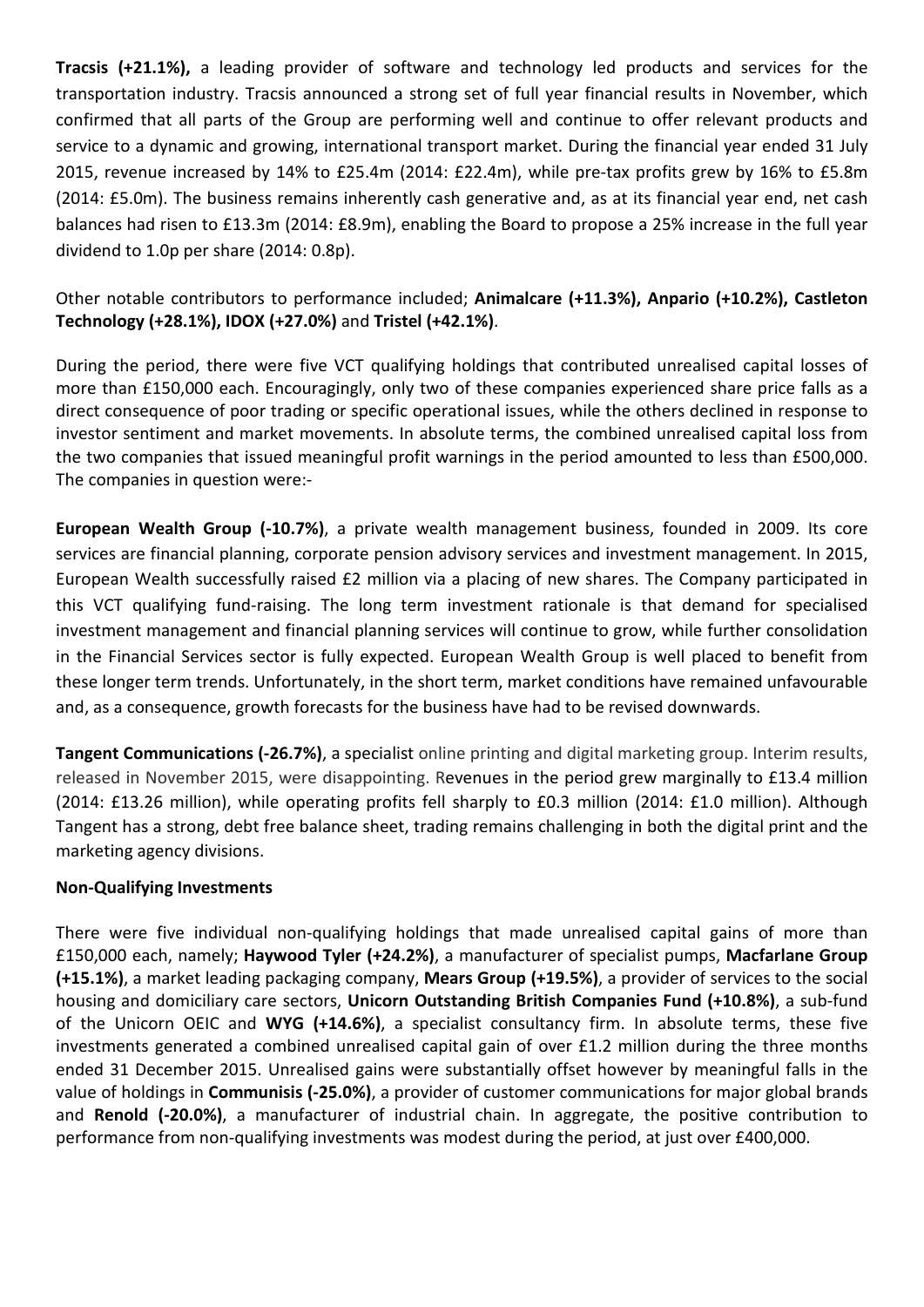#### **Material Transactions**

No new investments were made during the period. Secondary investments were made in **Belvoir Lettings** and **Dillistone Group**. The investment in Belvoir was confirmed by HMRC as being VCT qualifying. In aggregate, approximately £1.5 million was allocated to these two investments.

In order to help fund the forthcoming proposed dividend, a number of partial disposals of non-qualifying holdings were made in the period. The total proceeds from these disposals amounted to just under £2.1 million, while the realised capital profit was £324,000.

| <b>Stock</b>         | % of fund |
|----------------------|-----------|
| Abcam                | 9.0       |
| <b>Tracsis</b>       | 6.8       |
| Anpario              | 5.4       |
| Mattioli Woods       | 4.9       |
| Crawshaw Group       | 4.6       |
| Cohort               | 3.8       |
| Interactive Investor | 2.9       |
| <b>NCC Group</b>     | 2.1       |
| Animalcare Group     | 2.1       |
| <b>Stride Gaming</b> | 2.0       |
|                      |           |
| Total                | 43.6      |

# **Top 10 Equity Holdings at 31 December 2015**

### **Share Buy-Backs**

During the period from 1 October 2015 to 31 December 2015, the Company bought back 100,000 of its own Ordinary Shares for cancellation, at a price of 142 pence per share.

There were 79,980,231 Ordinary Shares in issue as at 31 December 2015.

### **Material Events**

On 12 January 2016, the Company announced the completion of a transaction to acquire the assets and liabilities of Rensburg AIM VCT plc ("RAVCT"), pursuant to a Scheme of Reconstruction. The net assets acquired amounted to just over £11.5 million. Unicorn Asset Management Limited has paid the costs incurred by both the Company and RAVCT in relation to the Scheme (excluding the termination costs of the investment manager of RAVCT). RAVCT was a VCT with the majority of its total assets invested in VCT qualifying, AIM-listed companies, in a number of which the Company already holds investments. The acquisition has therefore resulted in the Company acquiring additional qualifying investments to support VCT qualification, while also increasing total net assets, over which the fixed costs are spread, thereby benefitting all Shareholders. Please visit the Company's website; www.unicornaimvct.co.uk for the full text related to this announcement.

On 14 January 2016, the Company announced that it is intending to launch an Offer for Subscription to raise up to £10 million of new capital. The Prospectus relating to this Offer is expected to be available in early February 2016, subject to receiving the requisite approvals from the UKLA.